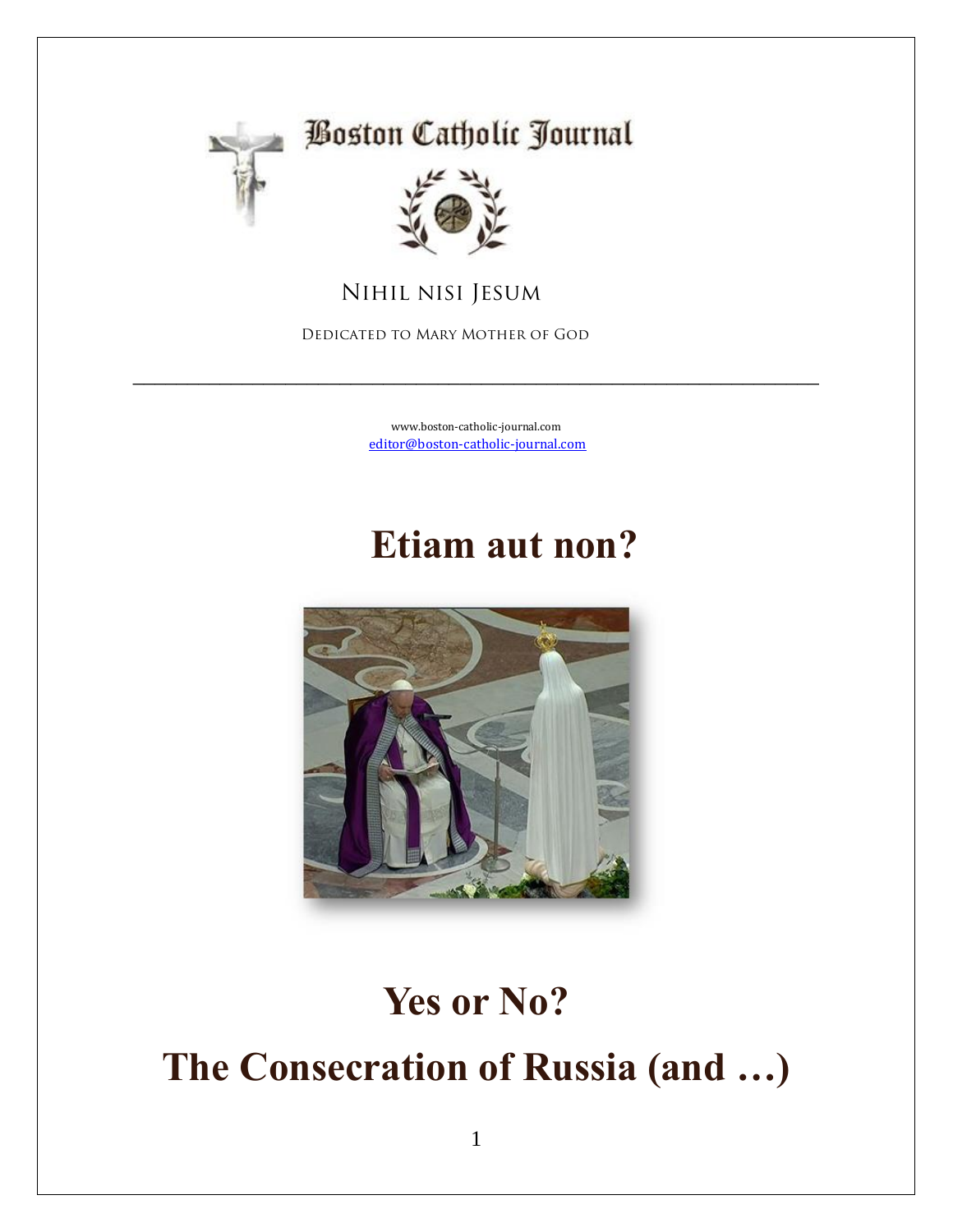"I shall come to ask for the Consecration of Russia to my Immaculate Heart. If people attend to my requests, Russia will be converted and the world will have peace. … If my requests are heeded, Russia will be converted, and there will be peace. If not, she will spread her errors throughout the world, causing wars and persecutions of the Church. The good will be martyred, the Holy Father will have much to suffer, and various nations will be annihilated" — **Mary, Mother of God**, July 13, 1917, Fatima, Portugal

**Mary, the Mother of God**, did not give a "formula" for consecrating Russia to her Immaculate Heart, but simply asked that the pope, in union with all the bishops of the world, consecrate Russia to her Immaculate Heart. In response, we would expect something *equally simple* and *unambiguous* as Mary's *own* request, such as:

**"In union with all the bishops of the world I consecrate Russia to the Immaculate Heart of Mary. Amen"**

The above sentence contains:

- 19 Words
- And takes 9.5 seconds to enunciate.

**Simplicity itself.**

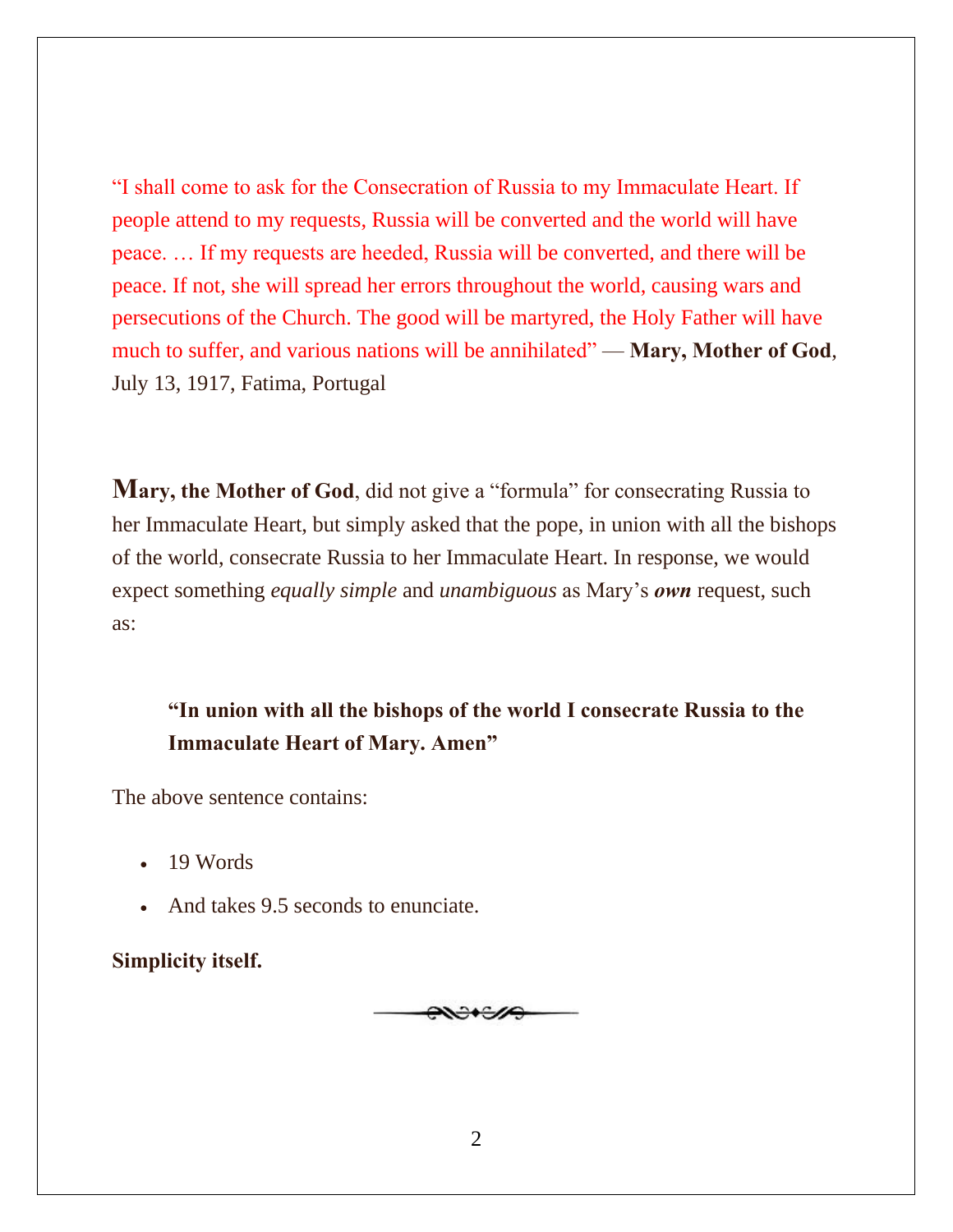### **The "Official Version"**, however,

at [https://www.vaticannews.va/en/pope/news/2022-03/pope-francis-prayer-act](https://www.vaticannews.va/en/pope/news/2022-03/pope-francis-prayer-act-consecration-russia-ukaine-mary.html)[consecration-russia-ukaine-mary.html](https://www.vaticannews.va/en/pope/news/2022-03/pope-francis-prayer-act-consecration-russia-ukaine-mary.html) is much more … ambitious … Indeed, it has:

- 1,036 words
- And takes 8 minutes, 21 seconds to enunciate.

Within it, we find **a good deal more in the way of "extras"** — to "flesh out" the simplicity of what Mary *actually* asked for. Let us call them "*riders*", "*clauses*", or "*addenda*", if you will).

## **Consider the following:**

#### **Nowhere in Mary's simple request do we find:**

- "And the Ukraine, too"
- "And all humanity"
- "And the whole world"
- (And all the animals, fish, crustacea, stones, minerals, plants, mushrooms, and everything that grows that does not contribute to the *carbon-plant-print*, and every animal that does not contribute to the *methane-print*, or otherwise contaminate the environment and/or are a violation of the *U.N. Environmental Programme (UNEP)*
- And the solar system
- And the Milky-Way
- And the universe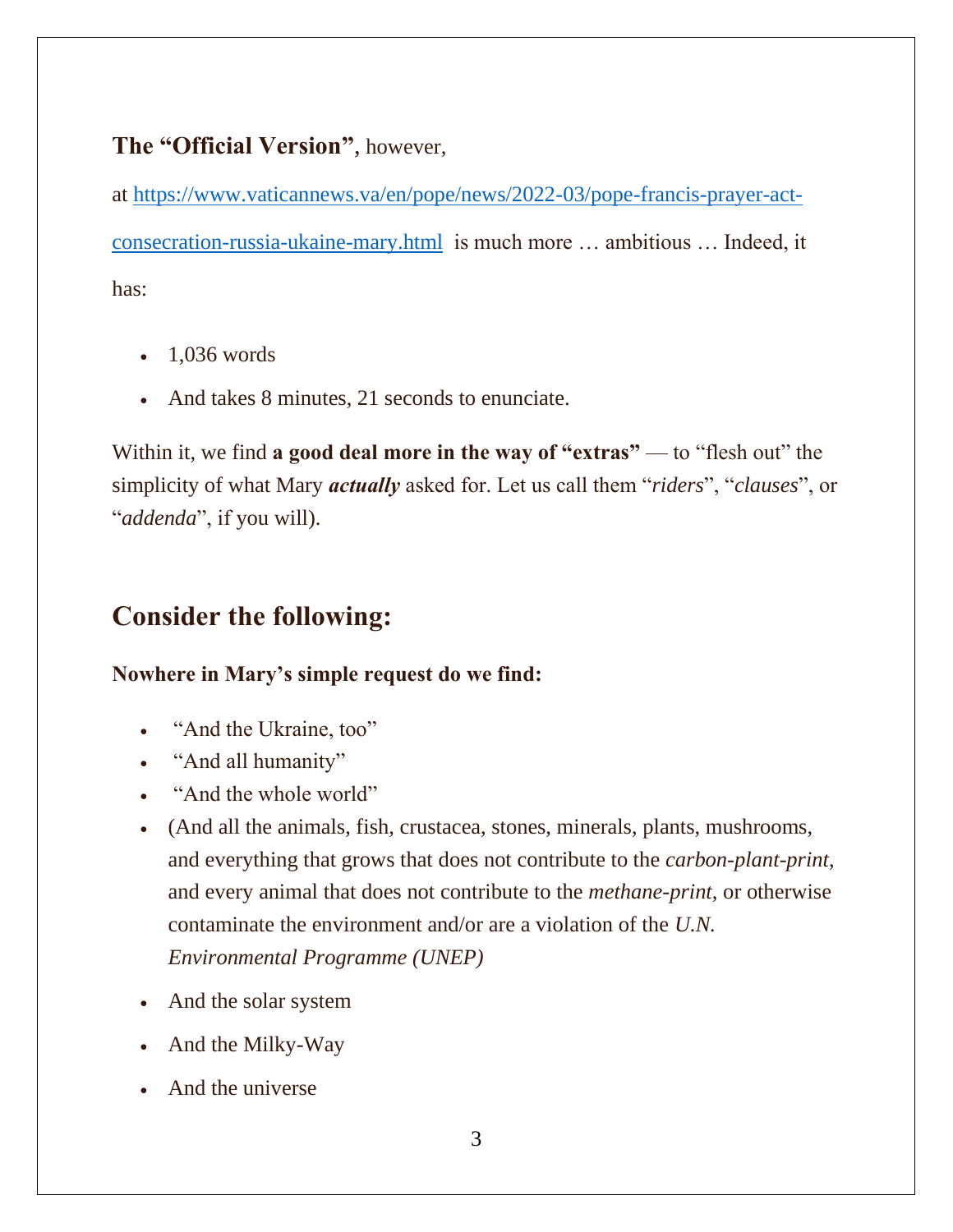• And all living matter

It is noteworthy that in his **one-thousand-thirty-six word** "consecration", **when the name "Russia" first appears, it is preceded by three "other" consecrations! In the apparent order of importance, first comes:**

- **"ourselves"**
- **then "the Church"**
- **then "all humanity"**
- **and** *finally ...***"especially Russia and Ukraine"**

**Not just Russia** — but Ukraine also (yes, we are aware that Ukraine was "once" part of Russia — just as Belorussia, Uzbekistan, Armenia, Azerbaijan, Kazakhstan, Kyrgyzstan, Moldova, Turkmenistan, Tajikistan, Latvia, Lithuania and Estonia were — who did not make it on Francis's list. We understand the pressing and present suffering involved in Russia's unprovoked invasion of Ukraine and the destruction and human misery it continues to cause — and we are deeply sympathetic with their plight — nevertheless, Ukraine is **not** the country that Mary explicitly asked to be consecrated in her request. **It was Russia alone**. The 12 other countries that formerly comprised the USSR are also not included. This becomes all the more clear in light of the fact that *former* USSR became, *once again*, simply *Russia* on December 25, 1991.



## **What is more, Francis further adds to the Consecration:**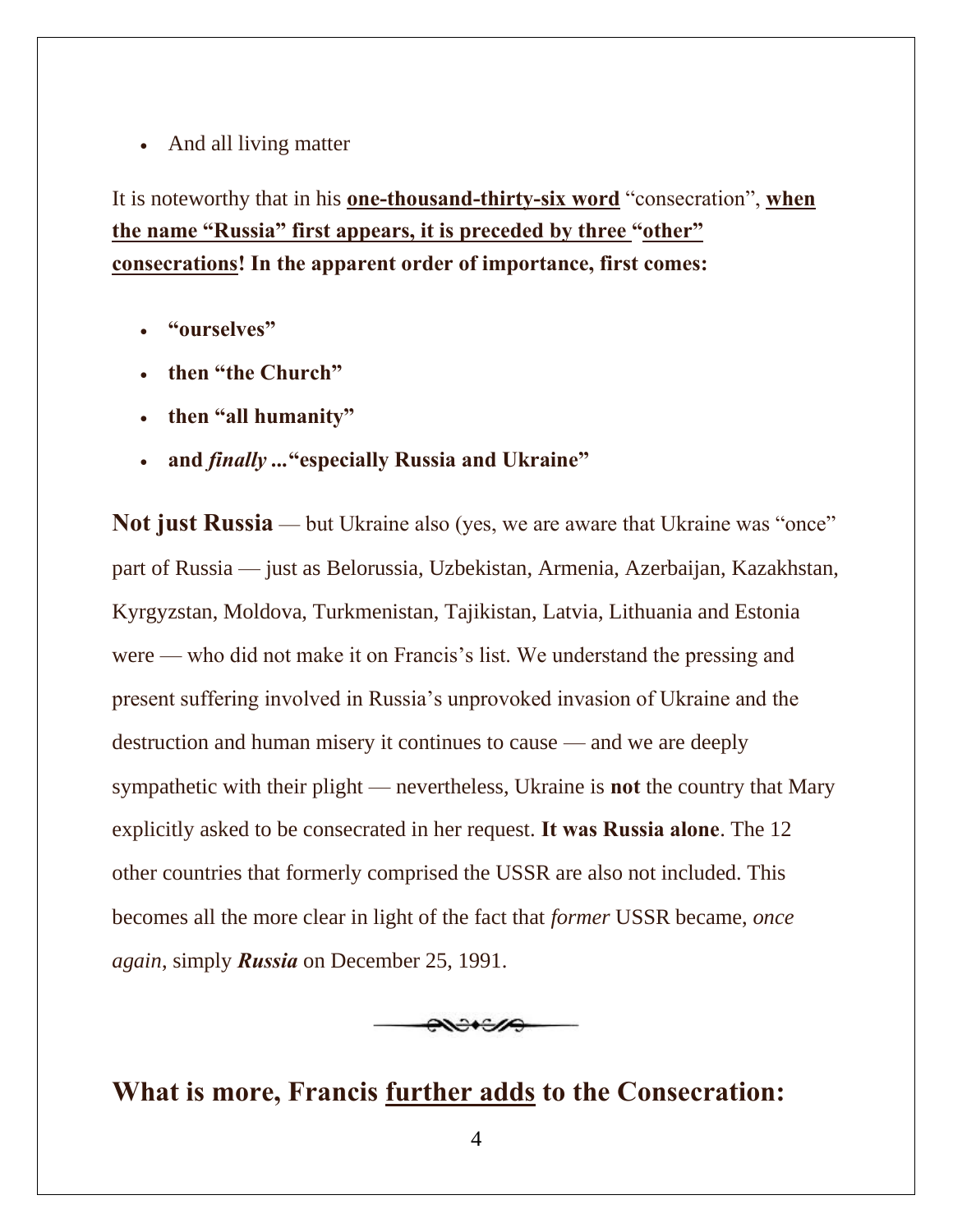- the future of the whole human family
- the needs and expectations of every people
- the anxieties and hopes of the world

Did he leave anything, anyone, or any substance out?

**Let us look** at a few of the *many* … *addenda, riders, and clauses* … added by Francis: After all, he freely edits the Word of God in Sacred Scripture (especially concerning the 6th Commandment), the Sacred Deposit of Faith, and Church Teaching, so it is quite in keeping with Francis's penchant for adding to and omitting from God's Commandments and His Holy Mother's explicit instructions:

### **The "Official" translation of the Act of Consecration:**

 "O Mary, Mother of God and our Mother, in this time of trial we turn to you. As our Mother, you love us and know us: no concern of our hearts is hidden from you. Mother of mercy, how often we have experienced your watchful care and your peaceful presence! You never cease to guide us to Jesus, the Prince of Peace.

 Yet we have strayed from that path of peace. We have forgotten the lesson learned from the tragedies of the last century, the sacrifice of the millions who fell in two world wars. We have disregarded the commitments we made as a community of nations. We have betrayed peoples' dreams of peace and the hopes of the young. We grew sick with greed, we thought only of our own nations and their interests, we grew indifferent and caught up in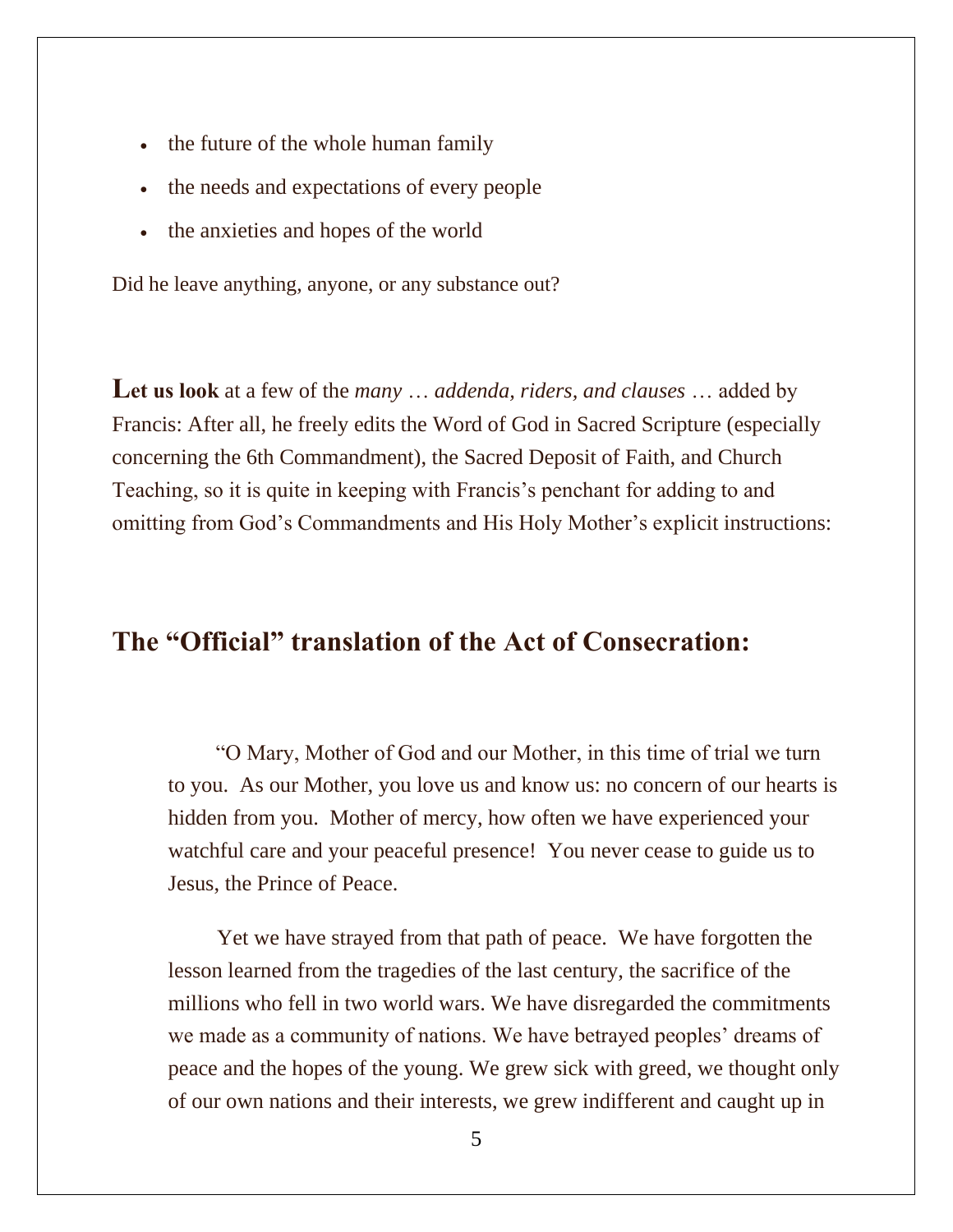our selfish needs and concerns. We chose to ignore God, to be satisfied with our illusions, to grow arrogant and aggressive, to suppress innocent lives and to stockpile weapons. We stopped being our neighbor's [*note: not "brothers" as in Sacred Scripture*] **keepers and stewards of our common home**. We have ravaged the garden of the earth with war and by our sins we have broken the heart of our heavenly Father, who desires us to be brothers and sisters. We grew indifferent to everyone and everything except ourselves. Now with shame we cry out: Forgive us, Lord!

Holy Mother, amid the misery of our sinfulness, amid our struggles and weaknesses, amid the **mystery of iniquity that is evil and war** [ed. *This is Francis's own "unique" interpretation of the "mystery of iniquity" which he uses to bolster his personal belief that it is "evil and war" by adverting to 2 Thessalonians 2.7* — *which mentions neither*), you remind us that God never abandons us, but continues to look upon us with love, ever ready to forgive us and raise us up to new life. He has given you to us and made your Immaculate Heart a refuge for the Church and for all humanity"

**[**Ed. Let us pause a moment and recall Jorge's statement on Wednesday, 2 February 2022 *affirming* **the non-Catholic doctrine of "Universal Salvation ("everyone goes to Heaven)"**. At that time, he unequivocally stated verbatim (in his own words) that:

- "we are all saved sinners"
- "Even those who have **denied the faith**"
- "Or who are **apostates**"
- "Or are the **persecutors of the Church**"
- "Or who have **denied their baptism**"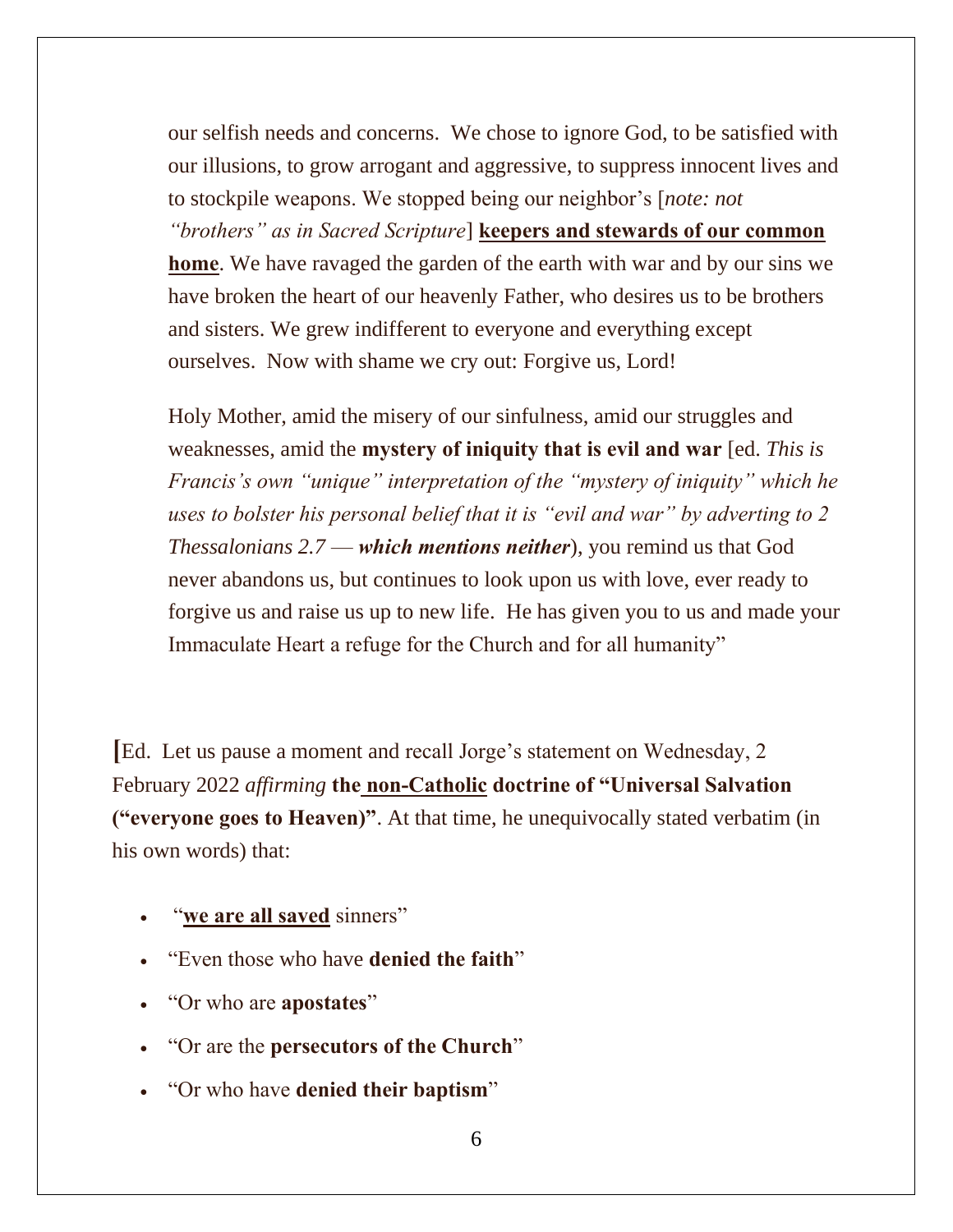- "**The blasphemers, all of them … the saints, the sinners, all**"
- "**All of them**" \*

The question begs answering; **are**, then, Judas, Herod, Hitler, Himmler, Stalin, Mao Zedong, and every other mass-murderer and genocidal maniac who detested the Catholic Church, now to be deemed "*Saint* Adolph Hitler?", "*Saint* Josef Stalin"? "*Saint* Mao Zedong"? "*Saint* Judas Iscariot"? "*Saint* Herod"?" Is every child-molester, murderer, monster — and every indescribable pervert now to be counted in the *Litany of the Saints*? If **"we are all saved"**, then why not? — ed.**]**

Now to continue with Jorge's "consecration":



"By God's gracious will, you are ever with us; even in the most troubled moments of our history, you are there to guide us with tender love.

 We now turn to you and knock at the door of your heart. We are your beloved children. In every age you make yourself known to us, calling us to conversion. At this dark hour, help us and grant us your comfort. Say to us once more: "Am I not here, I who am your Mother?" You are able to untie the knots of our hearts and of our times. In you we place our trust. We are confident that, especially in moments of trial, you will not be deaf to our supplication and will come to our aid.

 That is what you did at Cana in Galilee, when you interceded with Jesus and he worked the first of his signs [not "miracles": "This beginning of miracles did Jesus in Cana of Galilee": Saint John 2.11– ed.]. To preserve the joy of the wedding feast, you said to him: "They have no wine" (Jn 2:3). Now, O Mother, repeat those words and that prayer, for in our own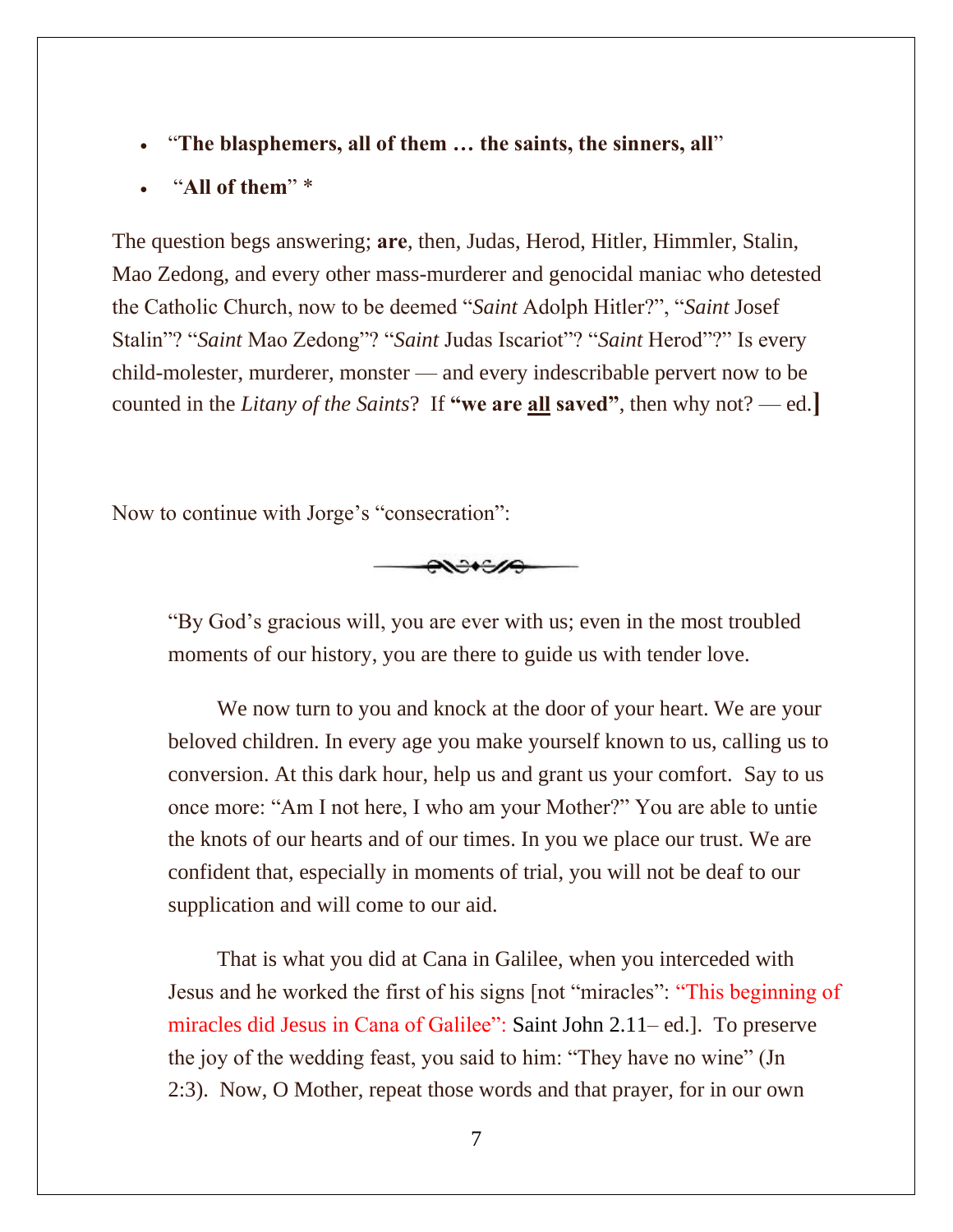day we have run out of the wine of hope, joy has fled, fraternity has faded. We have forgotten our humanity and squandered the gift of peace. We opened our hearts to violence and destructiveness. How greatly we need your maternal help!

Therefore, O Mother, hear our prayer.

Star of the Sea, do not let us be shipwrecked in the tempest of war.

Ark of the New Covenant, **inspire projects and paths of reconciliation** [think *Amoris Laetitia* – ed.]

Queen of Heaven, restore God's peace to the world.

Eliminate hatred and the thirst for revenge, and teach us forgiveness.

Free us from war, protect our world from the menace of nuclear weapons.

Queen of the Rosary, make us realize our need to pray and to love.

Queen of the Human Family, show people the path of fraternity.

Queen of Peace, obtain peace for our world.

 O Mother, may your sorrowful plea stir our hardened hearts. May the tears you shed for us make this valley parched by our hatred blossom anew. Amid the thunder of weapons, may your prayer turn our thoughts to peace. May your maternal touch soothe those who suffer and flee from the rain of bombs. May your motherly embrace comfort those forced to leave their homes and their native land. May your Sorrowful Heart move us to compassion and inspire us to open our doors and to care for our brothers and sisters who are injured and cast aside.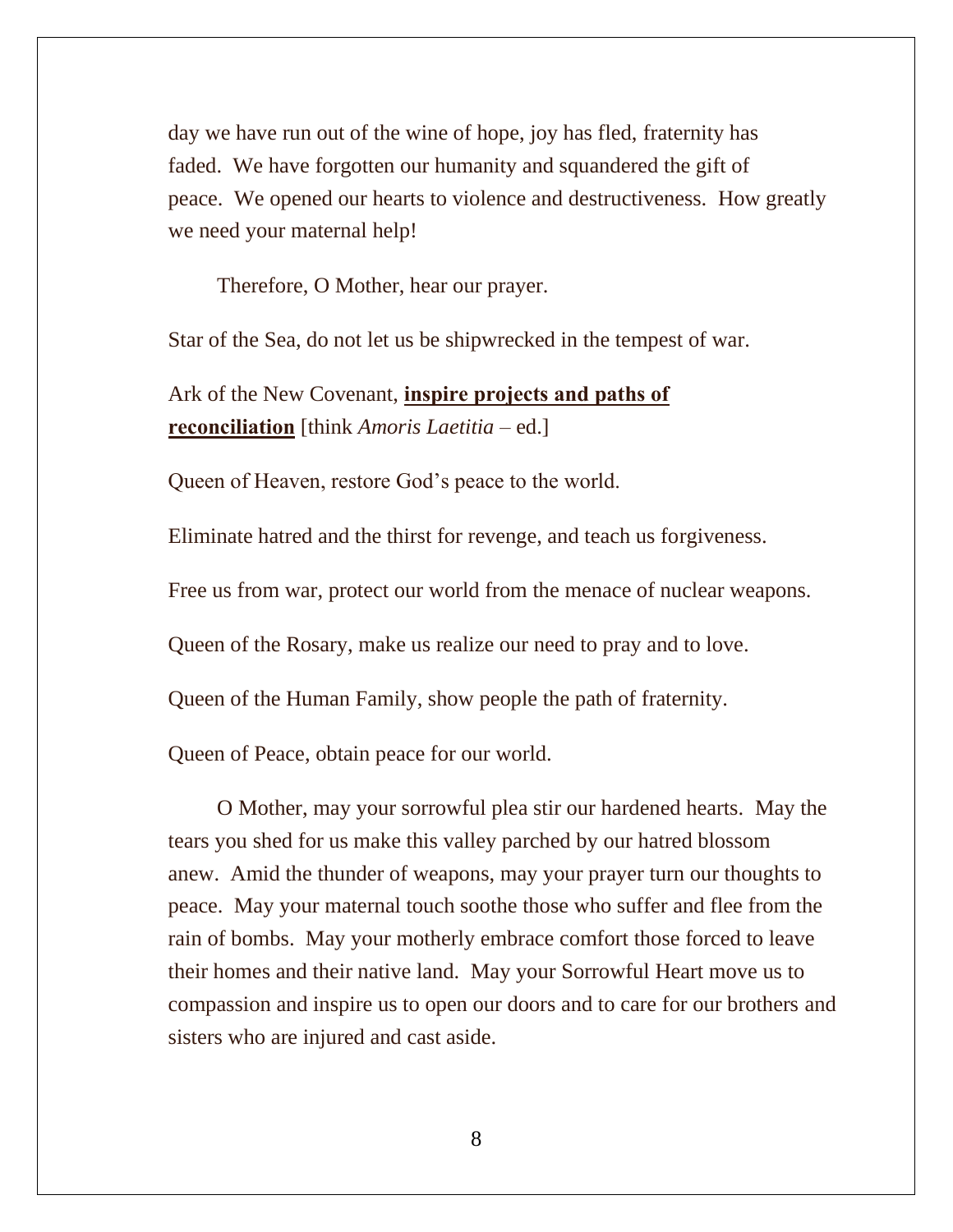Holy Mother of God, as you stood beneath the cross, Jesus, seeing the disciple at your side, said: "Behold your son" (Jn 19:26). In this way he entrusted each of us to you. To the disciple, and to each of us, he said: "Behold, your Mother" (v. 27). Mother Mary, **we now desire to welcome you into our lives and our history.** [Has not Mary *always* **been a central figure in our "history" as Catholics?** — or did she only become so **"now"**, on 25 March 2022, when *Francis* "officially" desired to welcome  $\frac{\partial^2 f}{\partial x^2}$  — ed.] At this hour, a weary and distraught humanity stands with you beneath the cross, needing to entrust itself to you and, through you, to consecrate itself to Christ. The people of Ukraine and Russia, who venerate you with great love, now turn to you, even as your heart beats with compassion for them and for all those peoples decimated by war, hunger, injustice and poverty.

 Therefore, Mother of God and our Mother, to your Immaculate Heart we solemnly entrust and **consecrate ourselves, the Church and all humanity, especially Russia and Ukraine.** Accept this act that we carry out with confidence and love. Grant that war may end and peace spread throughout the world. The "Fiat" that arose from your heart opened the doors of history to the Prince of Peace. We trust that, through your heart, peace will dawn once more. **To you we consecrate the future of the whole human family**, the **needs and expectations of every people**, the **anxieties and hopes of the world**.

 Through your intercession, may God's mercy be poured out on the earth and the gentle rhythm of peace return to mark our days. Our Lady of the "Fiat", on whom the Holy Spirit descended, restore among us the harmony that comes from God. May you, our "living fountain of hope", water the dryness of our hearts. In your womb Jesus took flesh; help us to foster the growth of communion. You once trod the streets of our world; lead us now on the paths of peace. Amen."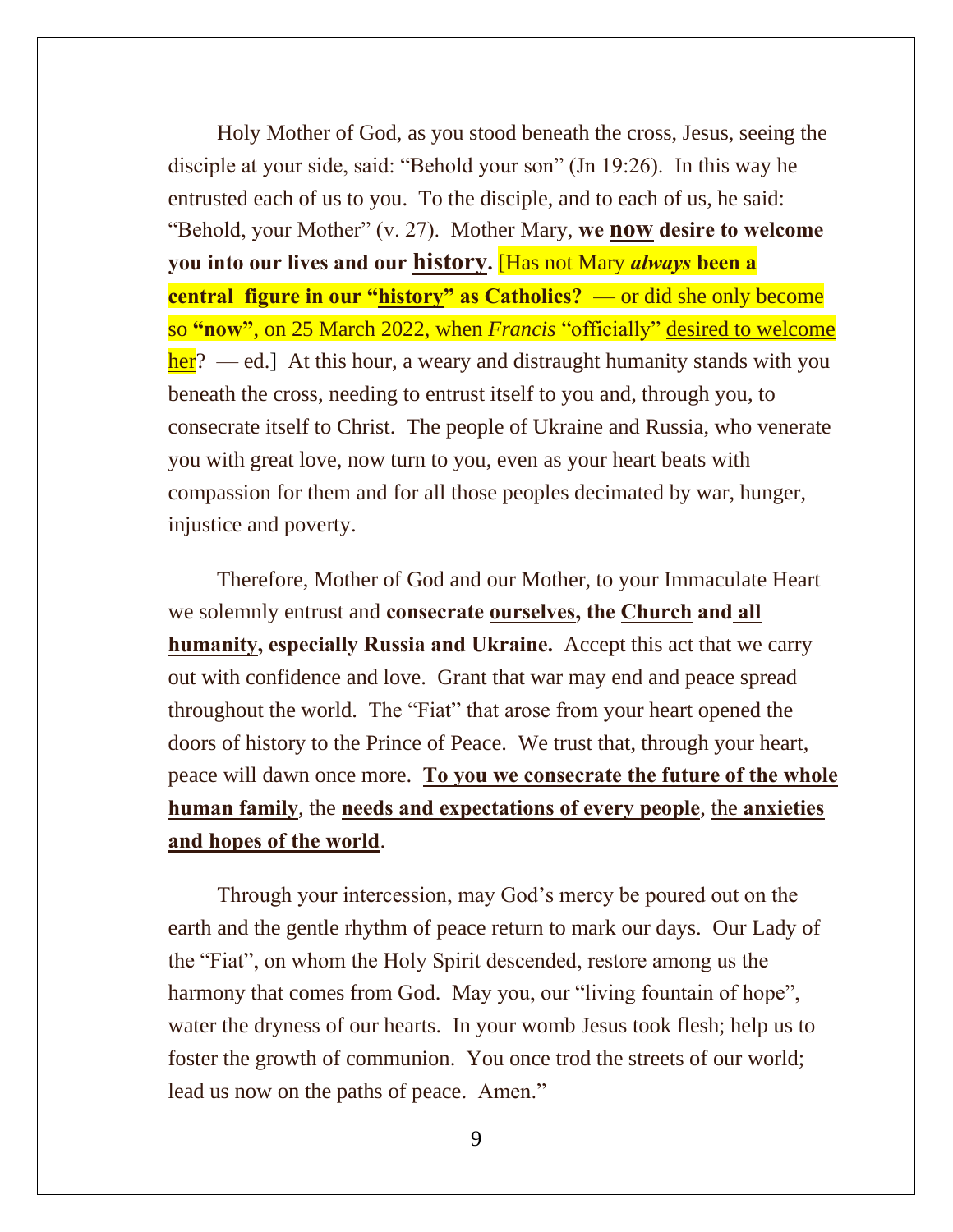#### **Francis 25 March 2022**

Source: [https://www.vaticannews.va/en/pope/news/2022-03/pope-francis-prayer](https://www.vaticannews.va/en/pope/news/2022-03/pope-francis-prayer-act-consecration-russia-ukaine-mary.html)[act-consecration-russia-ukaine-mary.html](https://www.vaticannews.va/en/pope/news/2022-03/pope-francis-prayer-act-consecration-russia-ukaine-mary.html)



This saccharine plea for our consolation and desires continues until the penultimate paragraph (the one preceding the very last in the laundry-list of what Jorge asks of Mary Most Holy), where — even there when it is finally adverted to — it is **admixt with things Mary did not ask to be consecrated!**

The question stands: was Jorge's "Consecration" **THE** Consecration that Mary had long asked for? I am inclined to think not. There is far too much of PachaPapa's *own* desires and *social screed* that precede the enfeebled and ambiguous "consecration".

But then, if he can strike out God's own words in Sacred Scripture, and revise Jesus Christ's only prayer given to men (the conclusion of the Lord's Prayer), ignore and despise 2000 years of Sacred Tradition — **what is it, short of a mere solecism, to twist the explicit words of God's own Mother to suit his own worldly agenda?**

*Ora pro nobis Sancta Dei Genetrix*

#### **Post Script:**

#### **NOSE-BLEED:**

On 15 January 2015 Jorge, while defending other religions from Catholicism, famously said that "if anyone cursed his mother, he could expect a punch in the nose" https://www.bbc.com/news/av/world-europe-30838667